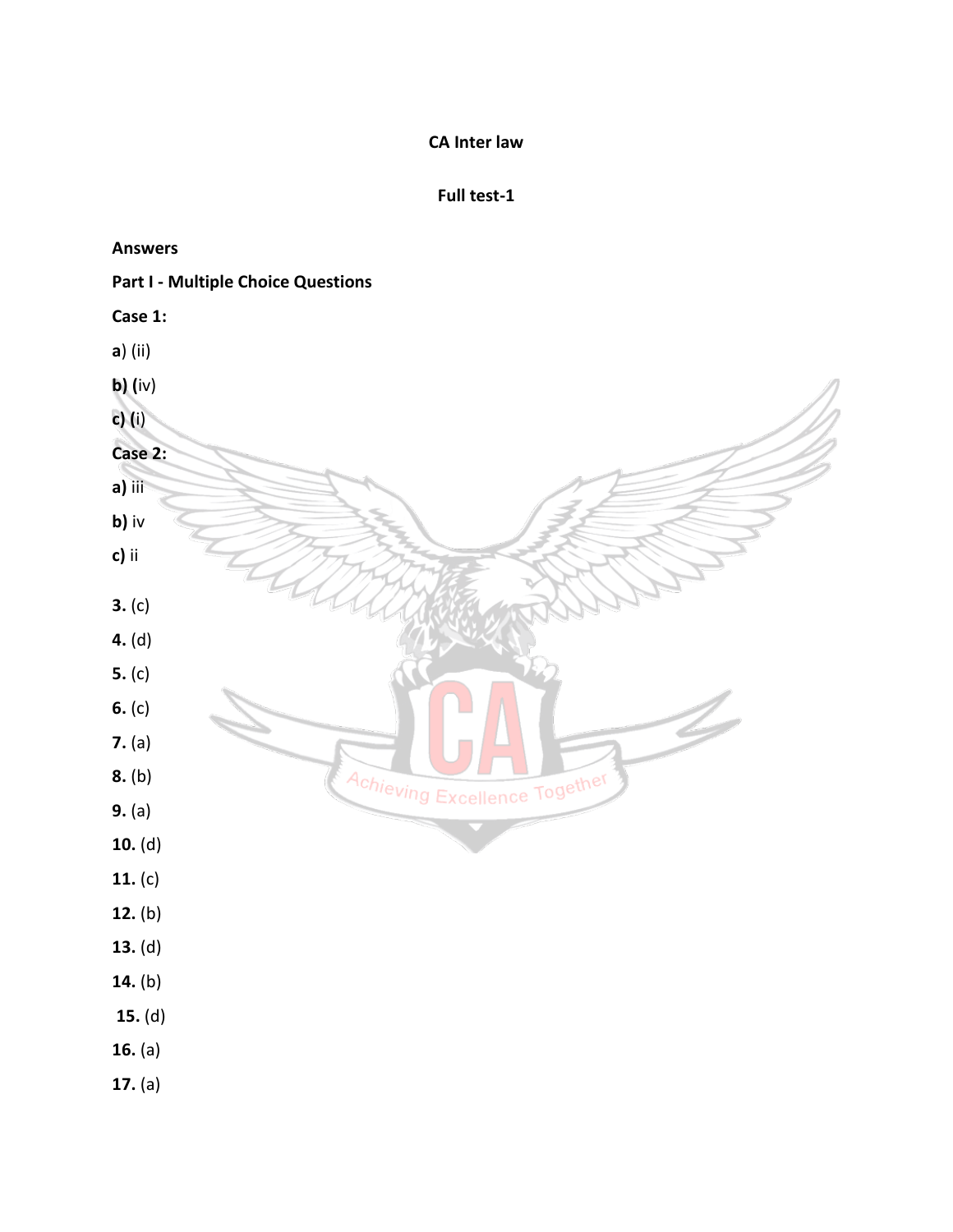**18.** (d)

**19.** (d)

**20.** (c)

### **Part II**

# **Q.1**

**(a)** 

**(i)** As per Section 2(85), small company means a company, other than a public company,-

**(i)** Paid-up share capital of which does not exceed 50 lakh rupees or such higher amount as may be prescribed which shall not be more than ten crore rupees; and

**(ii)** Turnover of which as per as per profit and loss account for the immediately preceding financial year does not exceed 2 crore rupees or such higher amount as may be prescribed which shall not be more than one hundred crore rupees.

**(1 mark)** 

In the given case Sushant Ltd is a Company registered under the provisions of Companies Act 2013 with a Paid-up share capital of 30 lakhs and turnover of 1.5 crores.

Hence from the above provision it is clear that Sushant Ltd is not a Small Company as it is a Public Company and in order to be termed as Small company it has to be other than Public Company

If the Turnover of the company is 1.75 crores then also it shall not be termed as Small Company **(1 mark)**

**(ii)** Subsidiary company not to hold shares in its holding company:

Section 19 of Companies Act,2013 deals with the restrictions on the subsidiary company with respect to holding of shares in its holding company and no holding company shall allot or transfer its shares to any of its subsidiaries companies and any such allotment or transfer of shares of a company to its subsidiary company shall be void.

**Following are the exceptions -**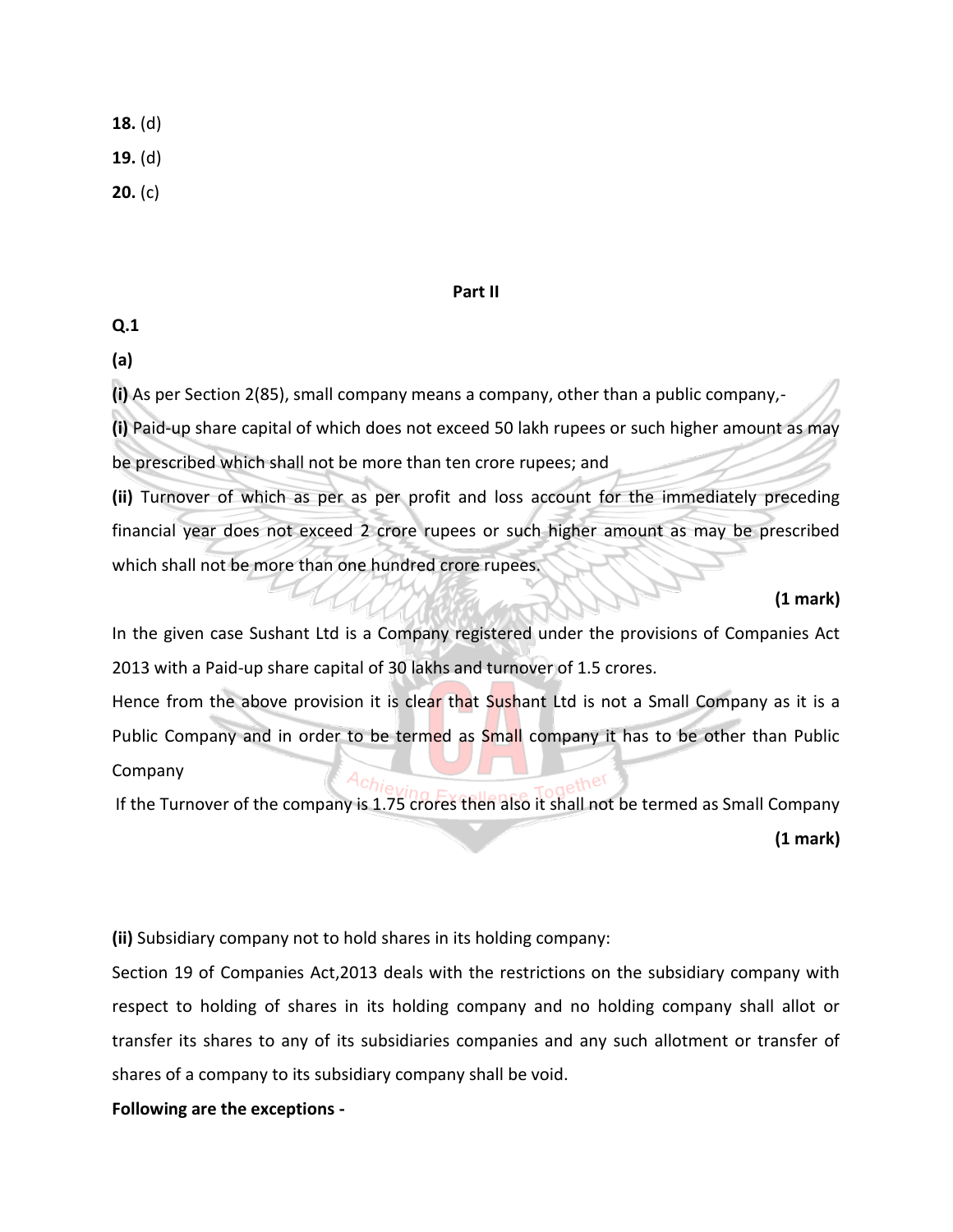**(a)** where the subsidiary company holds such shares as the legal representative of a deceased member of the holding company; or

**(b)** where the subsidiary company holds such shares as a trustee; or

**(c)** where the subsidiary company is a shareholder even before it became a subsidiary company of the holding company.

# **(2 marks)**

In the above case Rakhi Ltd is a Company Incorporated under the provision of Companies Act 2013. Rakhi Ltd is a Subsidiary company of Akash ltd. However, certain shares of Akash Ltd was held by Rakhi Ltd as a Legal representative of deceased member of Akash ltd. One of the Shareholder of Akash ltd contended that shares of Holding Company cannot be held by a Subsidiary Company.

Hence from the above provision it is clear that the contention of member is not correct as it is falling under exception case wherein a subsidiary company is allowed to hold shares in Holding Company.

**(1 mark)**

# **(b)**

According to section 9 of the Negotiable Instrument Act, 1881, "Holder in due course" means-

• any person

• who for consideration

• becomes the possessor of a promissory note, bill of exchange or cheque (if payable to bearer), or the payee or endorsee thereof, (if payable to order),

Excellence Togethe

• before the amount mentioned in it became payable, and

<sup>q</sup>chieving

• without having sufficient cause to believe that any defect existed in the title of the person from whom he derived his title.

**(2 marks)**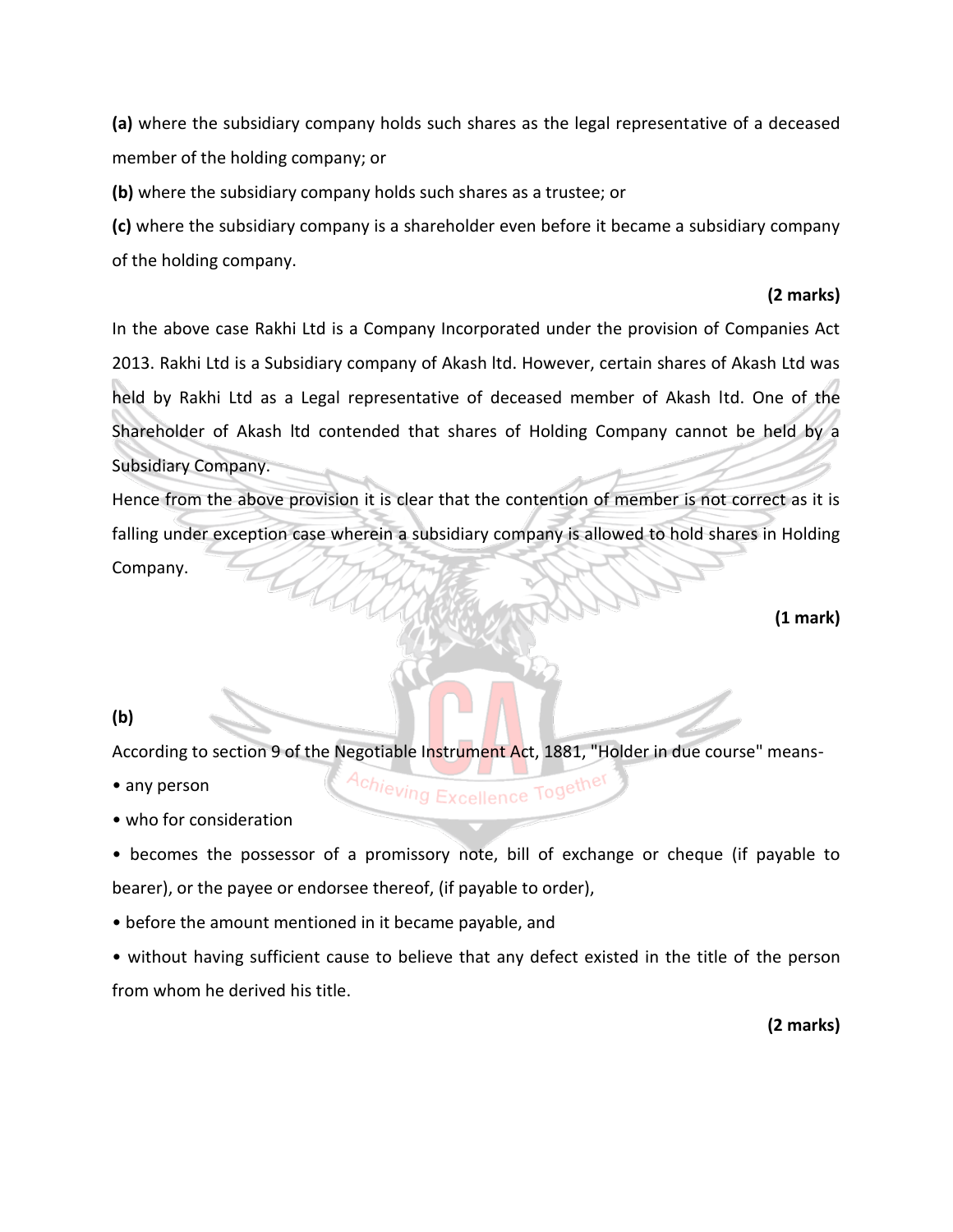In the given case Mr. Rajesh draws a cheque of 49,000/- and gives it to his wife by way of gift wherein it is clear that wife of Rajesh is a holder but not holder in due course since she did not get cheque for value consideration.

However, her title is good and Bonafide as a holder she can receive 49,000/- from the bank upon whom cheque is drawn.

**(2 marks)**

# **(c) Definition under General Clauses Act 1897**

**Good Faith Sec 3(22)** 

A thing shall be deemed to be done in "good faith" where it is in fact done honestly, whether it is done negligently or not.

This definition of the good faith does not apply to that enactment which contains a special definition of the term "good faith" and there the definition given in that particular enactment has to be followed. **(2 marks)**

# **Immovable Property 3(26)**

Immovable Property' shall include:

i) Land,

ii) Benefits to arise out of land, and<br>ii) Benefits to arise out of land, and

iii) Things attached to the earth, or

iv) Permanently fastened to anything attached to the earth

**(2 marks)** 

# **Person Sec 3(42)**

'Person' shall include:

i) any company, or

ii) association, or

iii) body of individuals, whether incorporated or not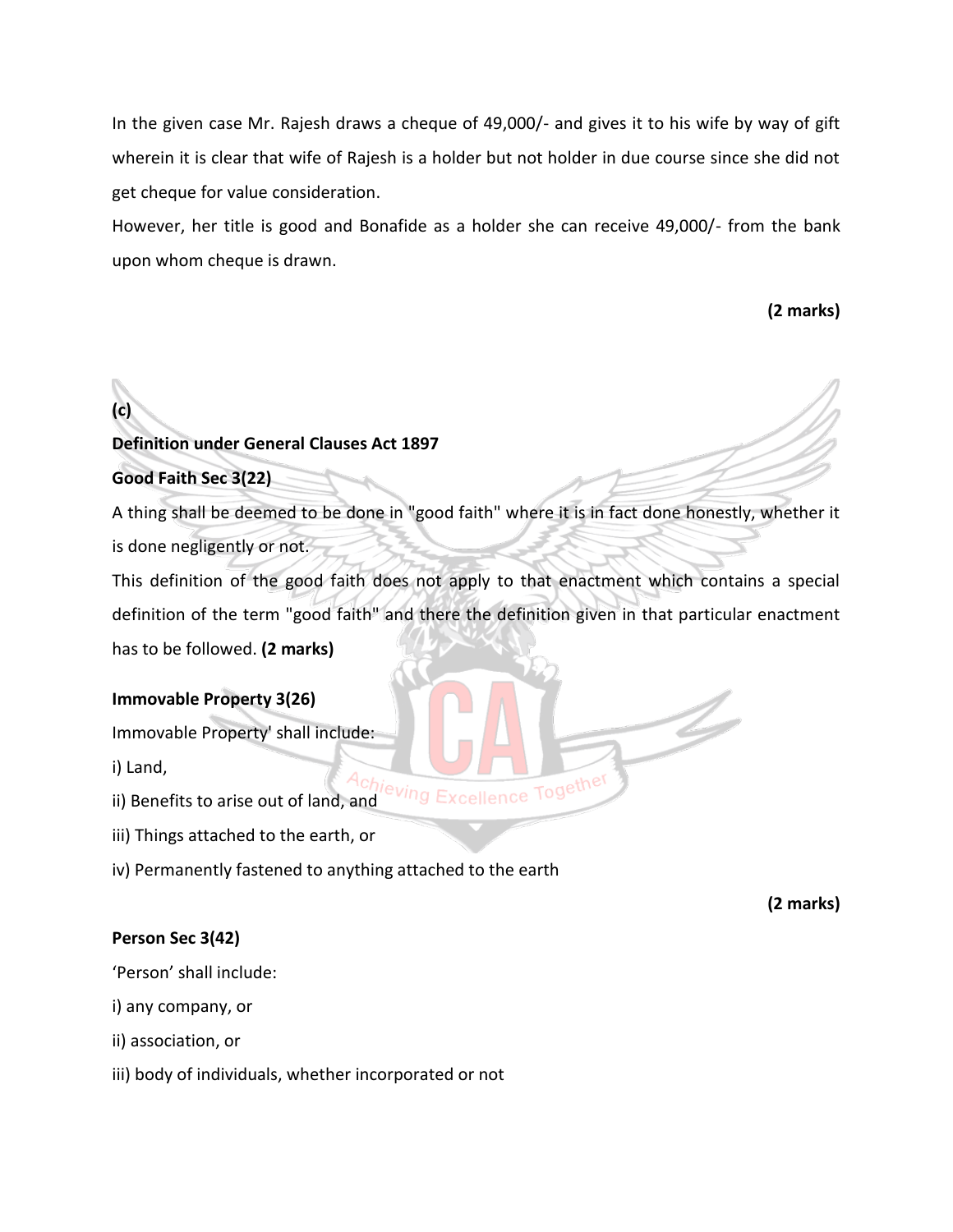**(d)** 

Acceptance of deposit from public: According to section 76 of the Companies Act, 2013, a public company, having net worth of not less than 100 crore rupees or turnover of not less than 500 crore rupees, can accept deposits from persons other than its members subject to compliance with the requirements provided in sub-section (2) of section 73 and subject to such rules as the Central Government may, in consultation with the Reserve Bank of India, prescribe. Provided that such a company shall be required to obtain the rating (including its net-worth, liquidity and ability to pay its deposits on due date) from a recognised credit rating agency for informing the public the rating given to the company at the time of invitation of deposits from the public which ensures adequate safety and the rating shall be obtained for every year during the tenure of deposits.

Provided further that every company accepting secured deposits from the public shall within thirty days of such acceptance, create a charge on its assets of an amount not less than the amount of deposits accepted in favour of the deposit holders in accordance with such rules as may be prescribed.

# **(3 marks)**

Since, IKEA Ltd. has a net worth of `30 crores and turnover of `10 crores, which is less than the prescribed limits. Hence, it cannot accept deposit from public other than its members. If the company wants to accept deposits from public other than its members, it has to fulfil the eligibility criteria of Net worth or Turnover or both and then the other conditions as stated above.

**(1 mark)**

**Q.2** 

**(a)**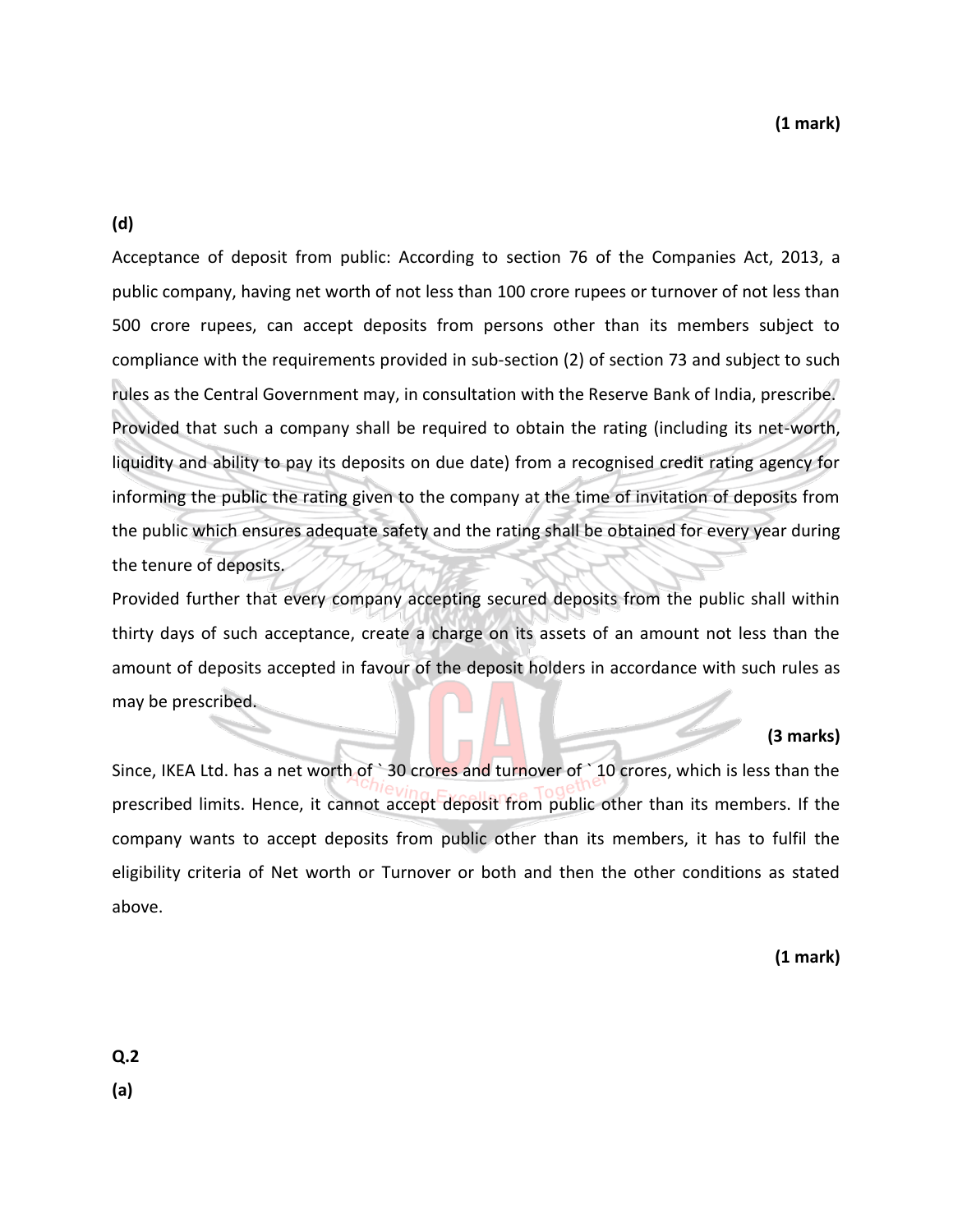According to section 100 (2) of the Companies Act 2013, the Board of directors must convene a general meeting upon requisition by the stipulated minimum number of members. As per Section 103 (2) (b) of the Companies Act, 2013, if the quorum is not present within half an hour from the appointed time for holding a meeting of the company, the meeting, if called on the requisition of members, shall stand cancelled.

### **(2 marks)**

In the given case The Board of Directors of Maya ltd called an Extra Ordinary general Meeting upon the Requisition of members. However the meeting was adjourned on the ground that the quorum was not present at the meeting.

Therefore, the meeting stands cancelled and the stand taken to adjourn it, is not proper.

### **(1 mark)**

**(b)** 

Remedies available to an Aggrieved Party against Company in case of Misrepresentation inside Prospectus:

**1.** Rescind the contract.

**2.** A person, who takes shares on the faith of a prospectus containing false statements, may apply to the Court for the contract to be set aside, and his name to be struck off from the Achieving Excellence Togethe register of members.

**3.** He may also claim his money back.

**4.** Sue the company for damages for deceit.

But the allottee must act within reasonable time, before any proceedings to wind up the company have been commenced. He will lose his right to rescind if he attempts to sell the shares or attends a general meeting of the company, or receives dividends.

This right is available only to those persons who subscribe the shares. The word 'subscribed' denotes that the shares were acquired directly from the company by allotment. A subsequent purchase of shares in the open market has no remedy against the company or the directors or promoters. [Peek v. Gurney]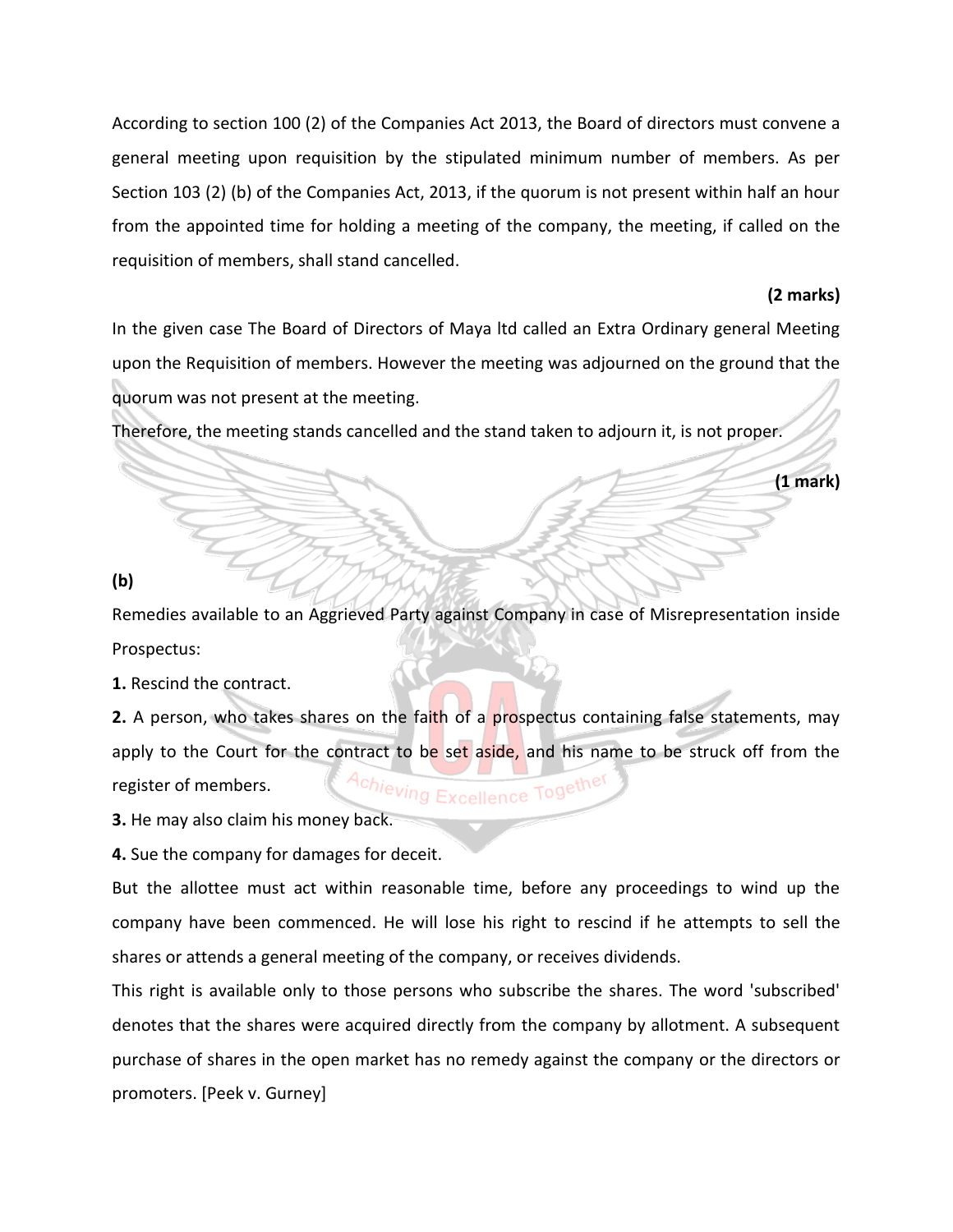**(c)** 

**Agent's authority in an emergency** (Section 189 of the Indian Contract Act, 1872): An agent has authority, in an emergency, to do all such acts for the purpose of protecting his principal from loss as would be done by a person of ordinary prudence, in his own case, under similar circumstances.

**(2 marks)** In the instant case, Rahul, the agent, was handling perishable goods like 'tomatoes' and can

decide the time, date and place of sale, not necessarily as per instructions of the Aswin, the principal, with the intention of protecting Aswin from losses.

Here, Rahul acts in an emergency as a man of ordinary prudence, so Aswin will not succeed against him for recovering the loss

Achieving Excellence Together

**(2 marks)**

### **(d)**

### **Public Company Refuses to register the Transfer of Shares**

The shares or debentures and any interest therein of a company shall be freely transferable. The Board of Directors and the concerned depository has no discretion to refuse or withhold transfer of any security on any ground, except on the ground of sufficient cause.

Company shall within a period of **30 days from the date on which the instrument of transfer was delivered to the company,** send notice of the refusal to the transferor and the transferee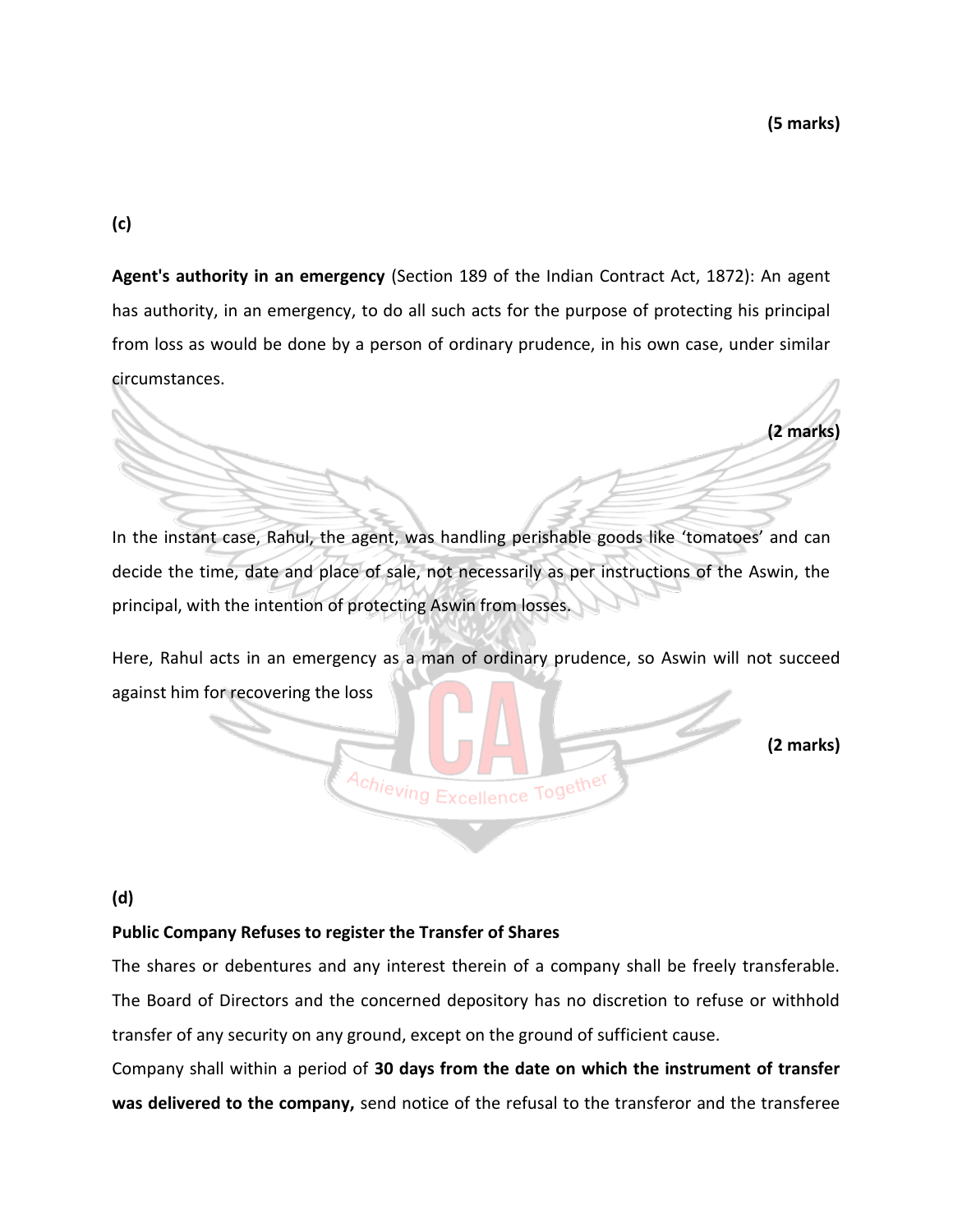or to the person giving intimation of such transmission, as the case may be, giving reasons for such refusal.

Transferee may appeal to the NCLT against the refusal within a period of **60 days** from the date of receipt of the refusal notice. **In case no notice** has been sent by the company, then appeal may be made within a period of **90 days** from the date on which the instrument of transfer or the intimation of transmission, as the case may be, was delivered to the company. **(3 marks)** 

### **Power of National Company Law Tribunal (NCLT):**

The tribunal, while dealing with an appeal both in respect of private and public company, may, after hearing the parties, either:

- Dismiss the appeal.
- Direct that the transfer or transmission shall be registered by the company and the company shall comply with such order **within a period of 10 days** of the receipt of the order;

• Direct rectification of the register and also **direct the company to pay damages, if any,**  sustained by any party aggrieved.

In the given case Rajesh transferred 500 shares of Zaika Itd to Mr. Jayesh. Zaika Itd did not register such transfer of shares and did not send any notice of refusal to Mr. Rajesh or Jayesh within the prescribed time. Applying the above provision the aggrieved party in the given case can apply to tribunal and

also claim Damages from Company

**(2 marks)**

### **Q.3**

**(a)** According to section 96(2) of the Companies Act, 2013, every annual general meeting shall be called during business hours, that is, between 9 a.m. and 6 p.m. on any day that is not a National Holiday and shall be held either at the registered office of the company or at some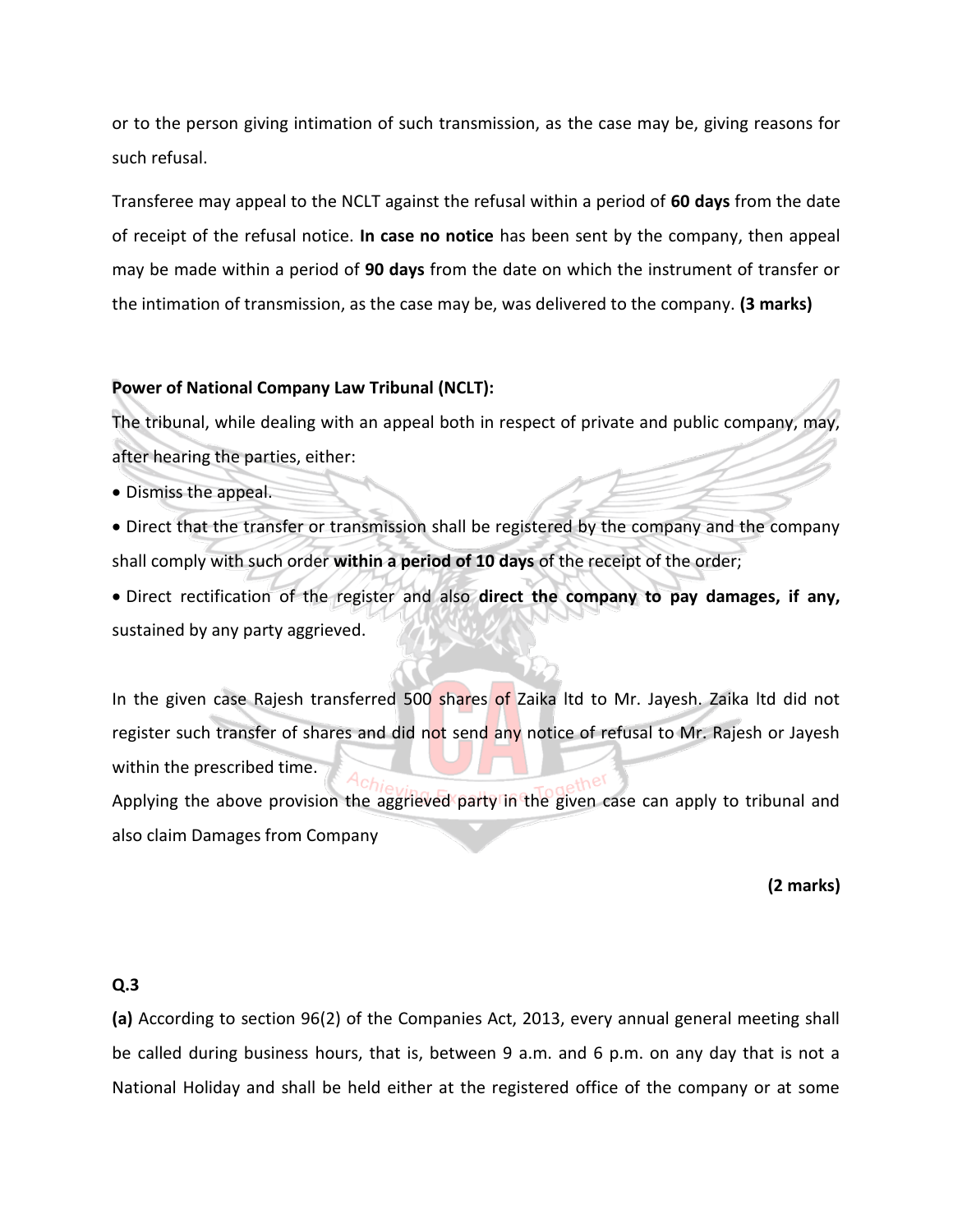other place within the city, town or village in which the registered office of the company is situate. Provided that annual general meeting of an unlisted company may be held at any place in India if consent is given in writing or by electronic mode by all the members in advance.

### **(3 marks)**

Thus, in the first case, the company is rightful in calling the Annual General meeting at an Auditorium in Andheri Mumbai.

In the second scenario, in case of an unlisted company, annual general meeting may be held at any place in India if consent is given in writing or by electronic mode by all the members in advance. Hence, if consent is given in writing or by electronic mode by all the members in advance, the AGM can be called at Goa, otherwise not.

**(2 marks)**

### **(b)**

A company may, before the declaration of any dividend in any financial year, transfer such percentage of its profits for that financial year as it may consider appropriate to the free reserves of the company. Therefore, the company may transfer such percentage of profit to reserves before declaration of dividend as it may consider necessary. Such transfer is not mandatory and the percentage of profits to be transferred to reserves is to be decided at the Achieving Excellence Togethe discretion of the company.

Dividend shall be declared or paid by a company only from its free reserves. No other reserve can be utilized for the purposes of declaration of such dividend. **(2 marks)** 

Where a company, owing to inadequacy or absence of profits in any financial year, proposes to declare dividend out of the accumulated profits earned by it in previous years and transferred by the company to the reserves, such declaration of dividend shall be made only in accordance with following prescribed rules.

**(a)** The rate of dividend declared shall not exceed the average of the rates at which dividend was declared by it in the 3 years immediately preceding that year.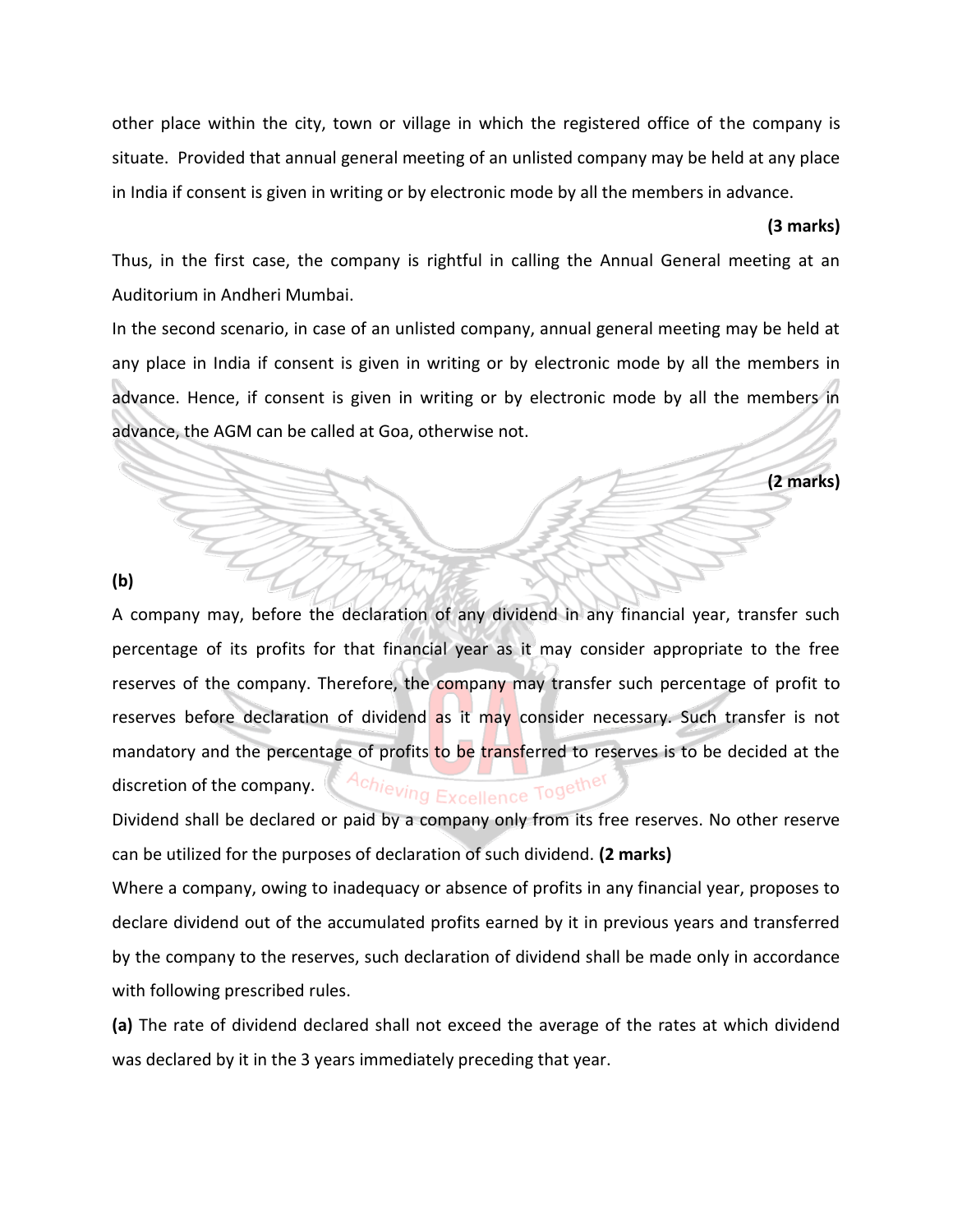**(b)** The total amount to be drawn from such accumulated profits shall not exceed one-tenth of the sum of its paid-up share capital and free reserves as appearing in the latest audited financial statement.

**(c)** The amount so drawn shall first be utilized to set off the losses incurred in the financial year in which dividend is declared before any dividend in respect of equity shares is declared. **(d)** The balance of reserves after such withdrawal shall not fall below 15% of its paid up share capital as appearing in the latest audited financial statement.

**(3 marks)**

# **Notice of dishonor is not required in the following cases (Section 98):**

There are certain situations where we do not require a notice of dishonor, which are:

- When it is dispensed or waived by the entitled party. For e.g., if the endorser writes along with the instrument- 'notice of dishonor waived'.
- When the drawer himself cancels (countermands) the payment.
- In a situation where the charged party would not suffer damages for the want of notice.
- When we cannot find the party entitled to notice after a due search.
- When omission is a result of unavoidable circumstances. For example, in the case of the holder being critically ill.
- 

**(c)** 

- In the case of an acceptor is a drawer. • If the promissory note is non-negotiable.
- When the party entitled to notice agrees to pay unconditionally.

**(4 Marks)**

**(d) Discharge of surety by variance in terms of contract**: The problem asked in the question is based on the provisions of the Indian Contract Act, 1872 as contained in Section 133. The section provides that any variance made without the surety's consent in the terms of the contract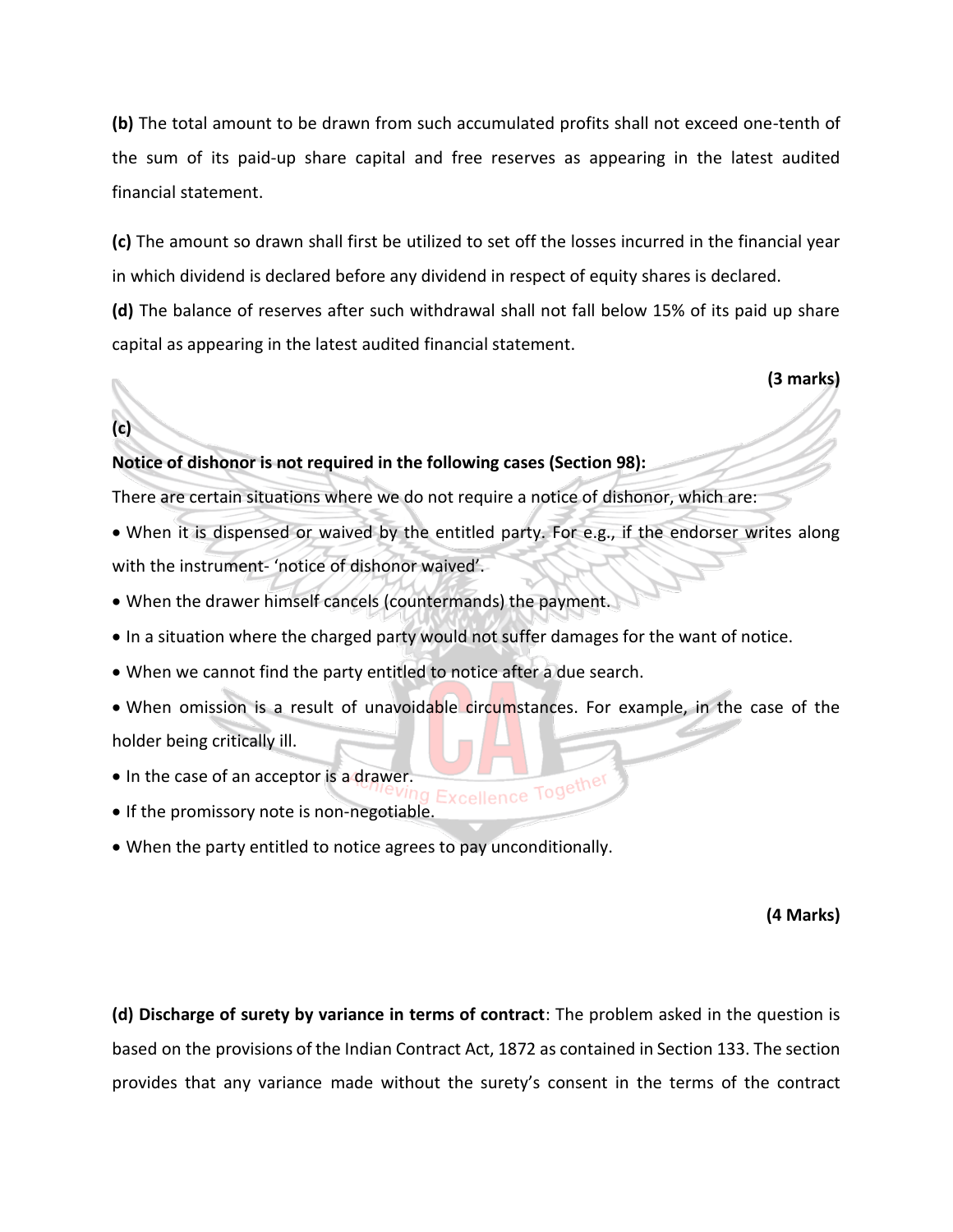between the principal debtor and the creditor, discharges the surety as to transactions subsequent to the variance.

### **(2 marks)**

**(1 mark)**

In the given problem, 'M' and 'S' entered into arrangement by entering into a new contract without knowledge of the Surety 'A'. Since, the variance made in the contract is without the surety's consent in the existing contract, as per the provision, 'A' is not liable on his guarantee for the fruits supplied after this new arrangement. The reason for such a discharge is that the surety agreed to be liable for a contract which is no more there now and he is not liable on the altered contract because it is different from the contract made by him.

**Q.4** 

**(a)** 

**Conditions for buyback:** For buy - back purpose, the following conditions must be fulfilled:-

**(i)** Buy - back is authorized by the articles of association of the Company.

**(ii)** A company may, by a Board Resolution, Buy - back up to 10% of (paid up equity capital+ free reserves). This Board resolution must be passed at a Board Meeting only and not by circulation. If the company wants to buy-back more than 10% of the aggregate of paid up equity capital and free reserves but up to 25% of the aggregate of the paid - up capital and free reserves, then a Special Resolution in the general meeting is required. The aforesaid limits are to be applied to the amount required for buyback of such shares/ securities.

**(iii)** In the case of buy - back of equity shares only, the buy - back in any financial year shall not exceed 25% of its total paid - up equity capital in that financial year. The aforesaid limit is to be applied to the number of shares to be bought back.

In the given case Sohan ltd wants to buy back shares from its members. Sohan ltd wanted to buy back 21% total equity paid up capital. Company is of the view to pass Board Resolution for same.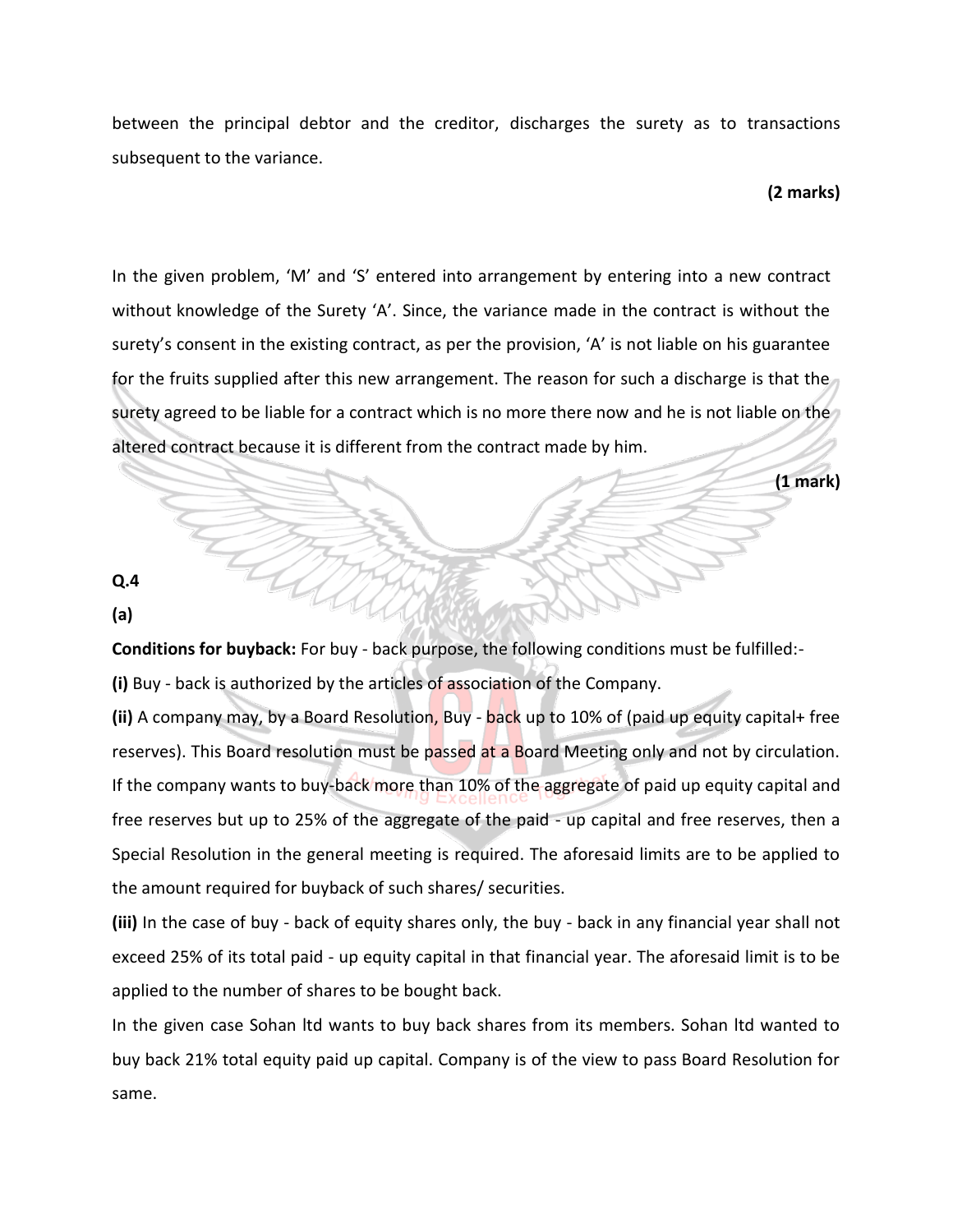Contention of company is not correct as they need to pass a Special Resolution in above case.

**(2 marks)**

**Purpose of Buy Back of Securities:** A company would opt for buy - back for the following reasons:

**(i)** To improve shareholder value - Buy back generally results in higher earnings per share (E.P.S.)

**(ii)** As a defence mechanism - Buy back provides a safeguard against hostile take - overs by increasing promoters' holding.

**(iii)** To provide an additional exit route to shareholders when shares are undervalued or thinly traded.

**(iv)** To return surplus cash to shareholders.

# **(2 marks)**

**Sources of buyback:** Following are the important provisions of Section 68:- A company may purchase its own shares or other specified securities out of:

**(i)** Its free reserves;

**(ii)** The securities premium account; or

**(iii)** The proceeds of an earlier issue of shares or other specified securities.

However, no buy - back can be done out of proceeds of an earlier issue of same kind of shares/ **xcellence** securities.

**(1 mark)**

# **(b)**

# **A Company is required to constitute CSR committee:**

Every company including its holding or subsidiary, and a foreign company defined under section

2(42) of the Companies Act, 2013 having its branch office or project office in India, having

**(1)** Net worth of rupees 500 crore or more, or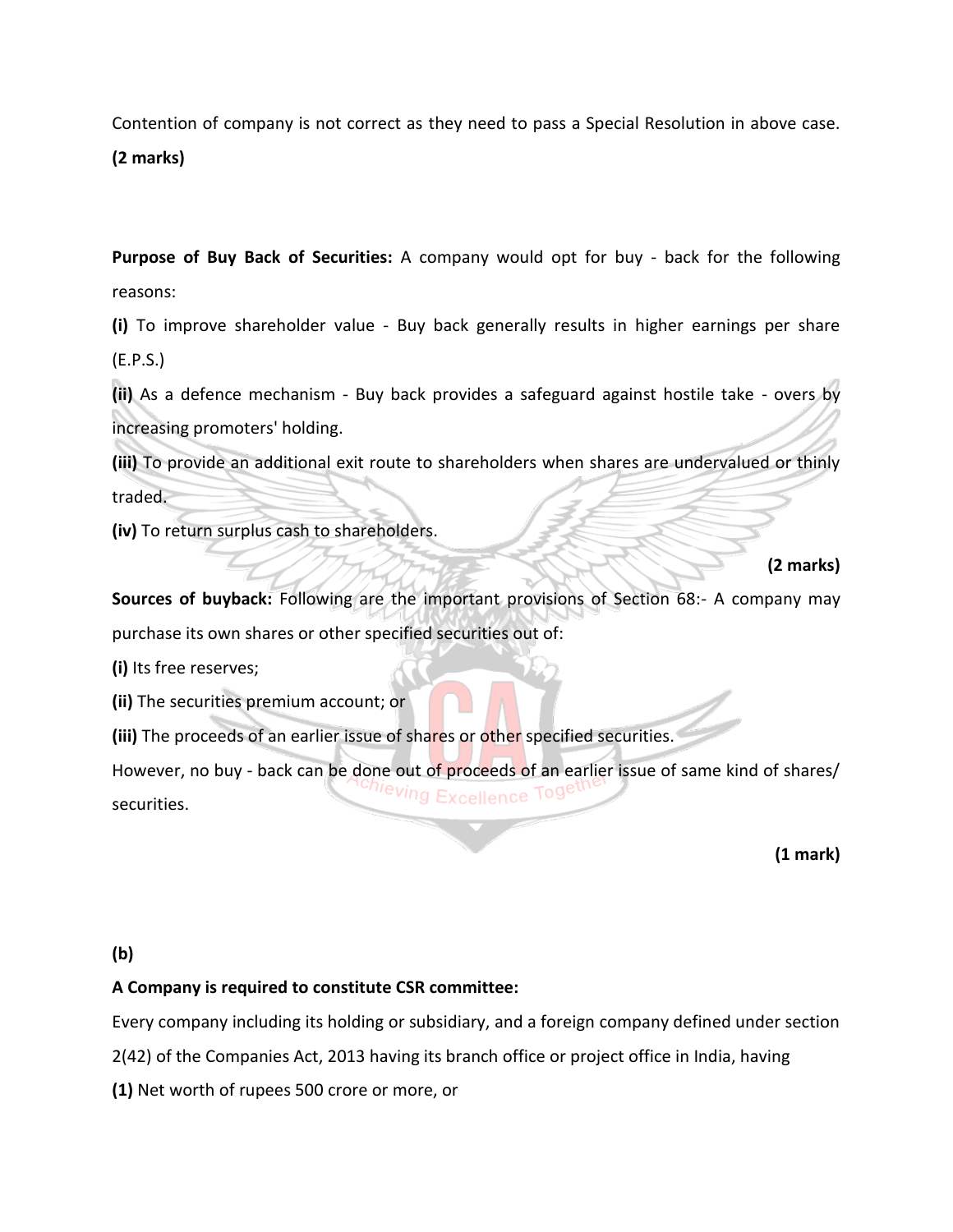**(2)** Turnover of rupees 1000 crore or more or

**(3)** a net profit of rupees 5 crore or more during the immediately preceding financial year shall constitute a Corporate Social Responsibility Committee of the Board.

**(2 marks)**

**(1 mark)** 

### **Duties of CSR Committee:**

**(a)** Formulate and recommend to the Board, a CSR Policy which shall indicate the activities to be undertaken by the company as specified in Schedule VII;

**(b)** Recommend the amount of expenditure to be incurred on the activities referred to in the CSR Policy of the company from time to time.

# **Exceptions to CSR Activities:**

The Companies (CSR Policy) Rules, 2014 provides for some activities which are not considered as CSR activities:

**(1)** The CSR projects or programs or activities undertaken outside India.

**(2)** The CSR projects or programs or activities that benefit only the employees of the company and their families.

**(3)** Contribution of any amount directly or indirectly to any political party under section 182 of the Act. Achieving Excellence Together

**(2 marks)**

**(c)** Removal of auditor before expiry of his term

The auditor appointed under section 139 may be removed from his office before the expiry of his term

• only by a special resolution of the company,

• after obtaining the previous approval of the Central Government in that behalf in the prescribed manner: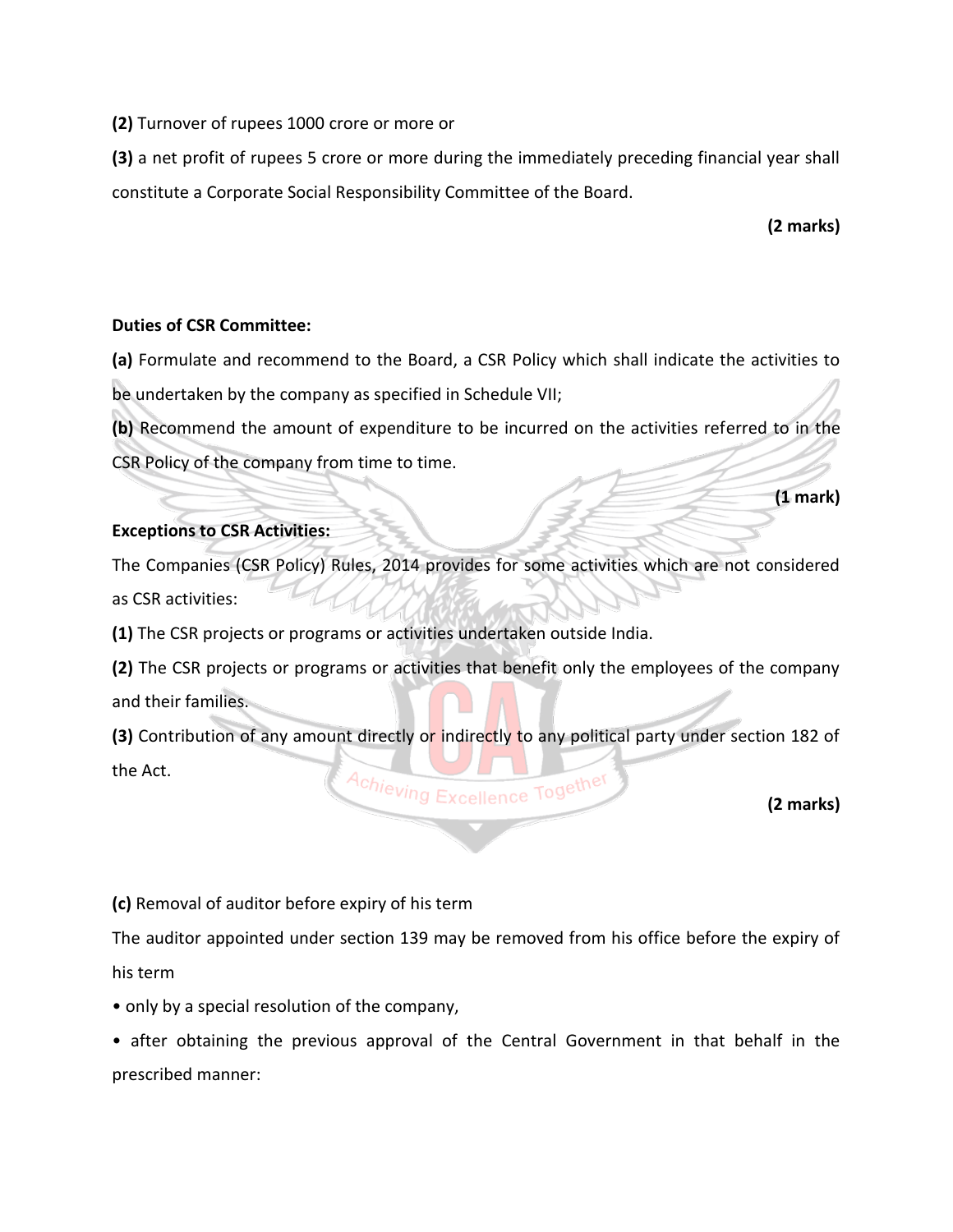• Provided that before taking any action under this sub-section, the auditor concerned shall be given a reasonable opportunity of being heard.

# **Rule 7 of CAAR, 2014. Removal of the auditor before expiry of his term**

**(1)** The application to the Central Government for removal of auditor shall be made in Form ADT-2 and shall be accompanied with fees as provided for this purpose under the Companies (Registration Offices and Fees) Rules, 2014.

**(2)** The application shall be made to the Central Government within thirty days of the resolution passed by the Board.

**(3)** The company shall hold the general meeting within sixty days of receipt of approval of the Central Government for passing the special resolution.

Members of Raman Ltd can remove auditor before the expiry of his term by fulfilling the above procedure.

**(3 marks)**

**(d)** 

# **Rule of Ejusdem Generis**

For application of the rule, all the following conditions need to be satisfied:

**(a)** There must be an enumeration of certain specific words.

**(b)** The specific words contained in the enumeration must constitute a class or category.

**(c)** The specific words must be of the same kind or nature.

**(d)** The specific words must not exhaust the whole category.

# **Meaning of Rule**

**1.** The term 'Ejusdem Generis' means of the same class or species'.

**2.** The rule states that general words following specific words are to be construed with reference to the words preceding them.

Where a Statute uses the words 'such as oxen, bulls, goat, cows, buffaloes, sheep, horses, etc.', the word 'etc' cannot include wild animals like lion and tiger. Also, all domestic animals would not be covered. The illustrations given relate to all four legged animals and hence other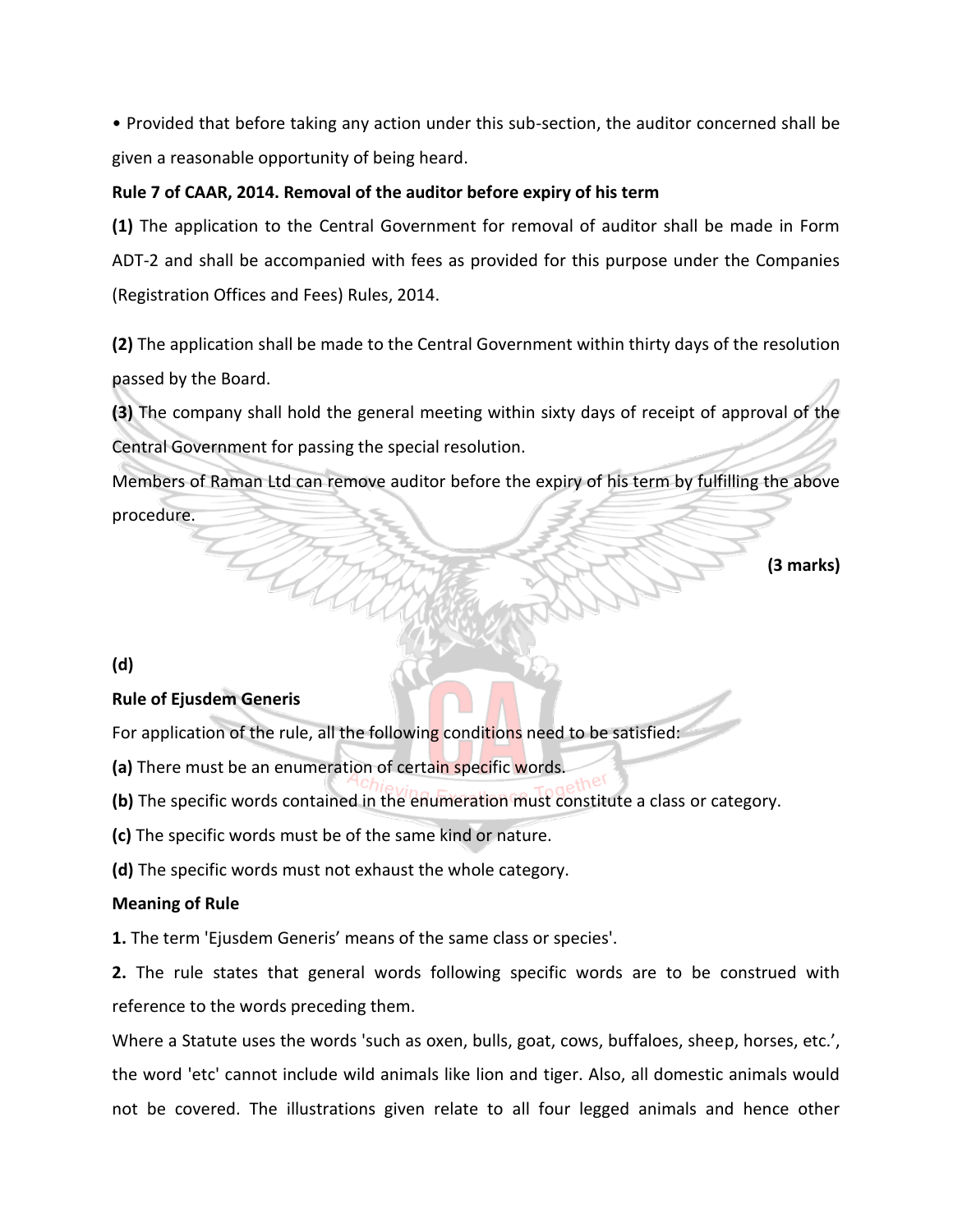domestic animals like dogs, cats etc. can be included but not cock or hen has no similarity with the illustrations of other domestic animals given.

**(4 marks)**

## **Q.5**

### **(a) Section 6 – Effect of Repeal**

Where any Central legislation or any regulation made after the commencement of this Act repeals any Act made or yet to be made, unless another purpose exists, the repeal shall not: **a.** Revive anything not enforced or prevailed during the period at which repeal is effected or; **b.** Affect the prior management of any legislation that is repealed or anything performed or undergone or;

**c.** Affect any claim, privilege, responsibility or debt obtained, ensued or sustained under any legislation so repealed or;

**d.** Affect any punishment, forfeiture or penalty sustained with regard to any offence committed as opposed to any legislation or

**e.** Affect any inquiry, litigation or remedy with regard to such claim, privilege, debt or responsibility or any inquiry, litigation or remedy may be initiated, continued or insisted.

Achieving Excellence Together

**(4 marks)**

### **(b) Haydon's Rule of Interpretation**

**1. Ambiguous words:** Haydon's Rule may be applied if the words used in a Statue are ambiguous and are capable of more than one meaning.

**2. Literal interpretation defeats the object of the Act:** If giving literal meaning to the words would defeat the object of the legislature, the Court may depart from the dictionary meaning and instead give it a meaning which will advance the remedy and suppress the mischief.

**3. Extended meaning is required:** If the object of a Statue is public safety, words can be given a more extended meaning as compared to their ordinary meaning to give effect to that object.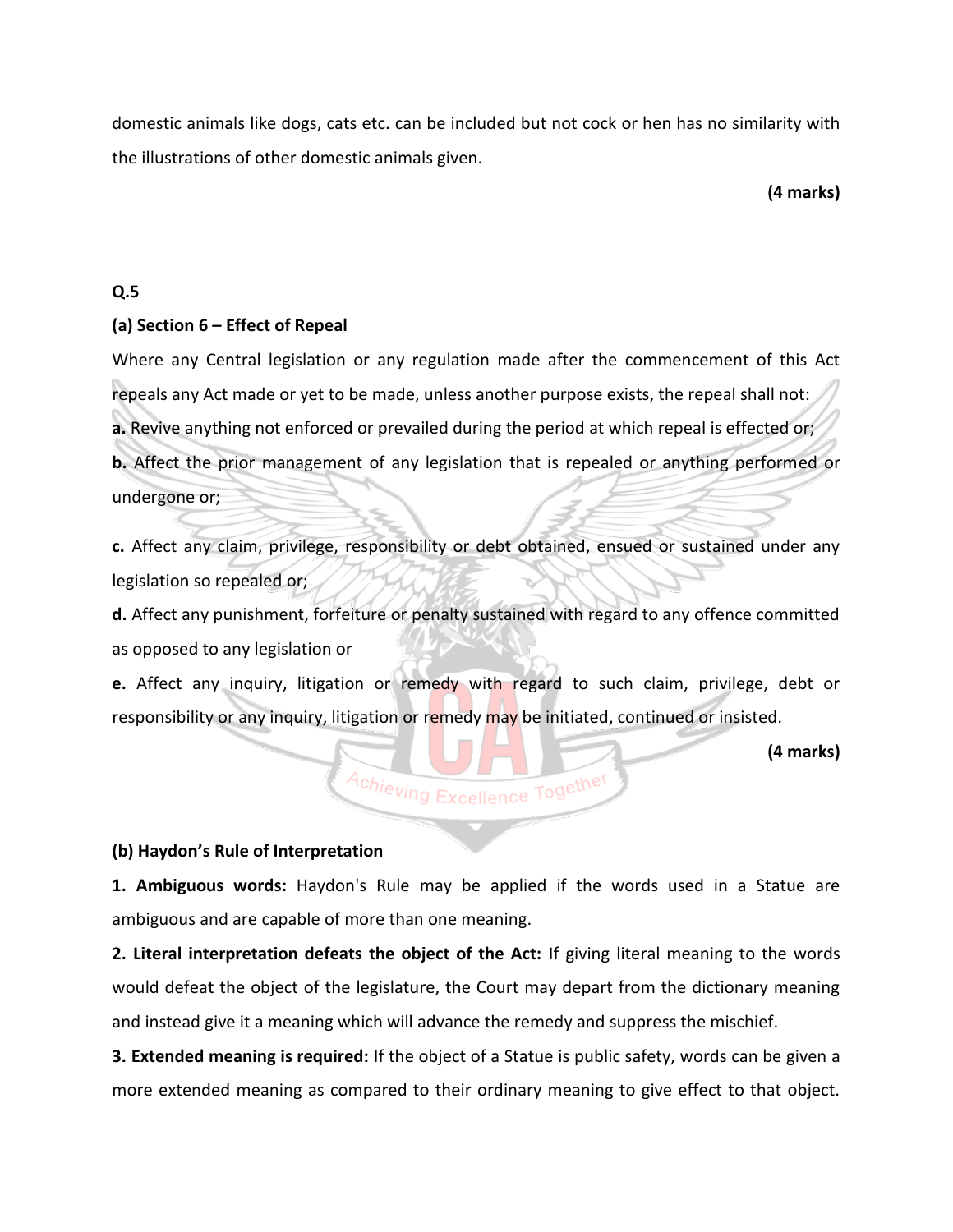Similarly, the words in a penal Statute can be given a more extended meaning in order to suppress the mischief

#### **Essence of Rule**

**1. Consideration of background of the statute:** The Court shall consider the historical background of the Statute, common law before the Statute was enacted and the mischief, which the Statute intended to remedy. In particular, the Court shall consider the following four matters:

**(a)** What was the law before making of the Act?

**(b)** What was the mischief or defect, which the law did not provide?

**(c)** What is the remedy that the Act has provided?

**(d)** What is the reason for the remedy?

**2. Suppress the mischief and advance the remedy:** After the Court has considered the above four matters, the rule requires the Court to adopt that construction which will suppress the mischief and advance the remedy.

**(4 Marks)**

### **(c)**

As per the provision of section 92 of Companies Act, 2013 every company shall file with the Registrar a copy of the annual return, within 60 days from the date on which the annual general meeting is held or where no annual general meeting is held in any year within 60 days from the date on which the annual general meeting should have been held together with the statement specifying the reasons for not holding the annual general meeting, with such fees Every company shall place a copy of the annual return on the website of the company, if any, and the web-link of such annual return shall be disclosed in the Board's report.

### **(2 marks)**

Rama Ltd is a Company Incorporated in India. Company for the financial year of 2018-19 did not call AGM due to some reason which were valid under law. Board of Directors of the company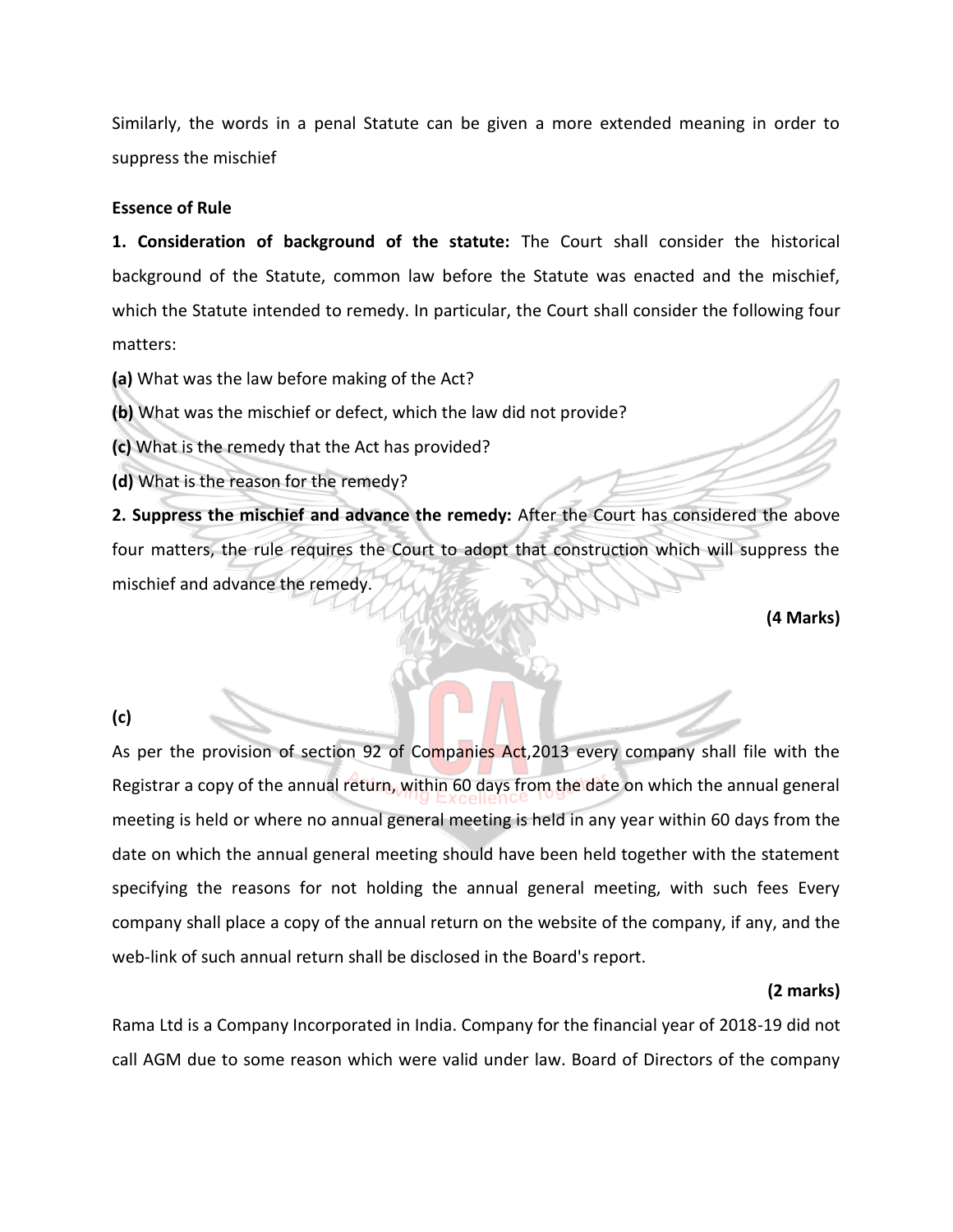was under an impression that AGM is not called hence company is not under an obligation to file Annual Return to Registrar

Hence contention of Board of Directors is not proper and in such case a penalty would be levied upon such company and every officer who is in default shall be liable to a penalty of ₹50,000 and in case of continuing failure, with a further penalty of ₹100 for each day during which such failure continues, subject to maximum of ₹5,00,000.

**(1 mark)**

### **Alteration of Object Clause (Section 13)**

**(d)** 

• A special resolution has to be passed in the general meeting of the company. The special Resolution shall be passed by Postal Ballot in case of public company.

• Company shall file to the Registrar of Companies within 30 days of passing the Special Resolution certain prescribed documents

• The ROC shall register the same and certify the registration under his hand within 30 days from the date of filing of such documents.

The effective date of alteration of object clause is the date when the Registrar of Companies <sup>chieving</sup> Excellence Tog<sup>ett</sup> registers the alteration.

To protect the minority interest, restriction has been imposed on the change of object clause. Now a company, which has raised money from public through prospectus and still has any unutilized amount out of the money so raised, shall not change its object for which it raised the money through prospectus unless:

**(i)** a special resolution is passed by the company,

**(ii)** An exit option is given to the dissenting shareholders in terms of the regulations prescribed by SEBI and